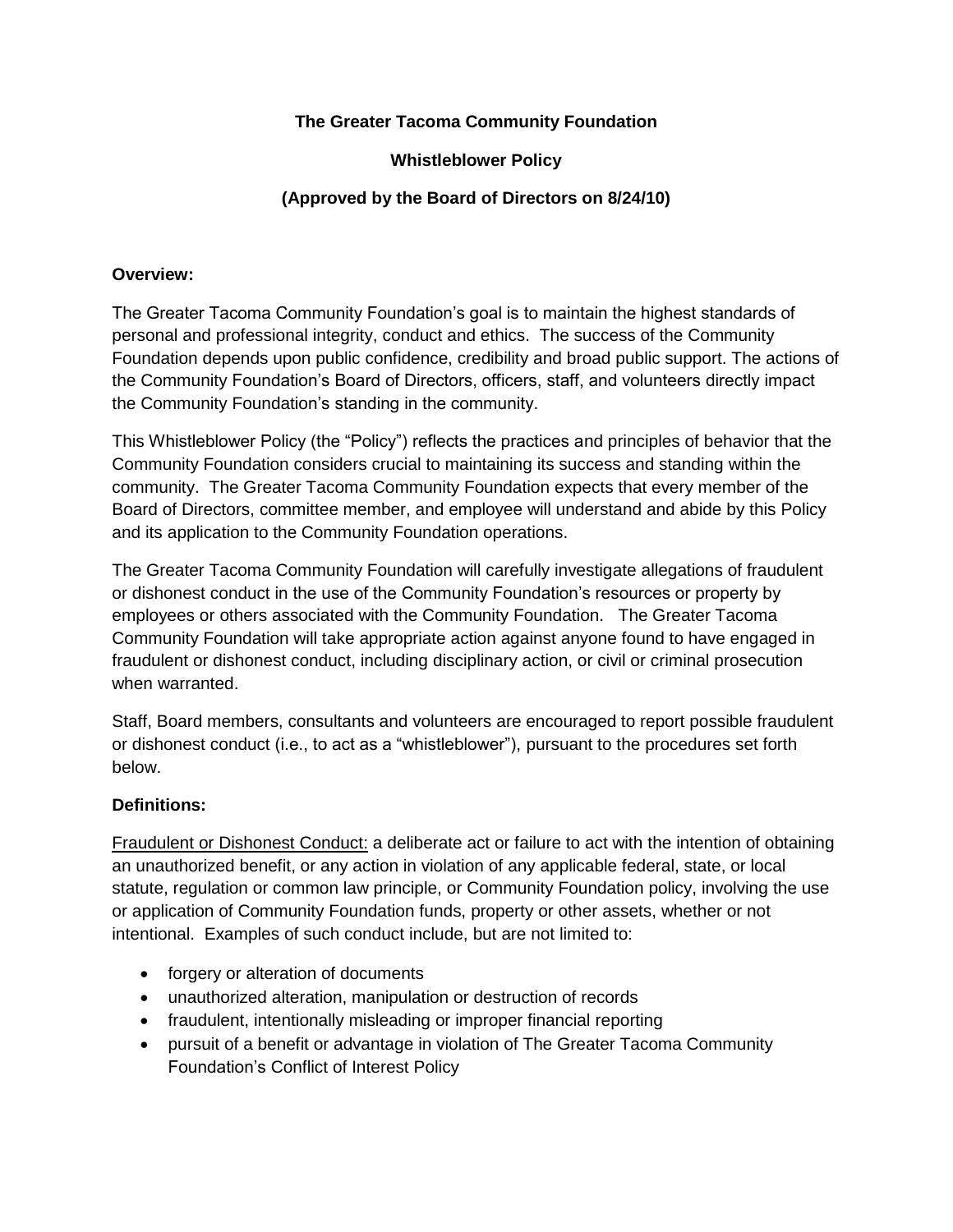- misappropriation or misuse of The Greater Tacoma Community Foundation resources, such as funds, supplies, internet access, e-mail accounts, personnel, or other assets
- authorizing or receiving compensation for goods not received or services not performed
- authorizing or receiving compensation for hours not worked

Whistleblower: an employee, consultant or volunteer who, in good faith, informs a supervisor or manager, the Vice President, Finance, the President, the Chair of the Audit Committee, or the Chair of the Board of Directors about conduct or an activity relating to the Community Foundation which that person reasonably believes to be fraudulent or dishonest.

Baseless Allegation: an allegation made with reckless disregard for its truth or falsity. A person who makes a baseless allegation may be deemed not to be acting in good faith.

## **What to Report:**

Staff, Board members, consultants and volunteers are encouraged to report suspected fraudulent or dishonest conduct, as define above, by any Community Foundation employee, Board member or volunteer.

## **How to Report:**

Employees should report concerns about possible fraudulent or dishonest conduct to their manager or supervisor. If for any reason an employee finds it difficult to report his or her concerns to a manager or supervisor, the employee can report it directly to the Vice President, Finance, the President, the Chair of the Audit Committee, or the Chair of the Board of Directors. Board members, consultants and volunteers can report concerns about possible fraudulent or dishonest conduct to the Vice President, Finance, the President, the Chair of the Audit Committee, or the Chair of the Board of Directors. The names of the current persons in these positions and their contact information are attached to this Policy.

Individuals are encouraged to report the concern verbally so that the person receiving the complaint can ask clarifying questions in order to ensure that the concern is fully understood. Notwithstanding the encouragement to report verbally, an individual may report in writing and anonymously. If the concern is communicated in writing, the individual should ensure that the concern is described in detail sufficient for an effective investigation. Less than a thorough understanding of the incident reported may impair any investigation into the concern.

# **Rights and Responsibilities After a Report Has Been Made:**

#### Whistleblower

Any person making a report of suspected fraudulent or dishonest conduct should have, where possible, some substantiation of the claimed activity. The more detailed information provided related to the claim, the more effective and fair the ensuing investigation can be conducted.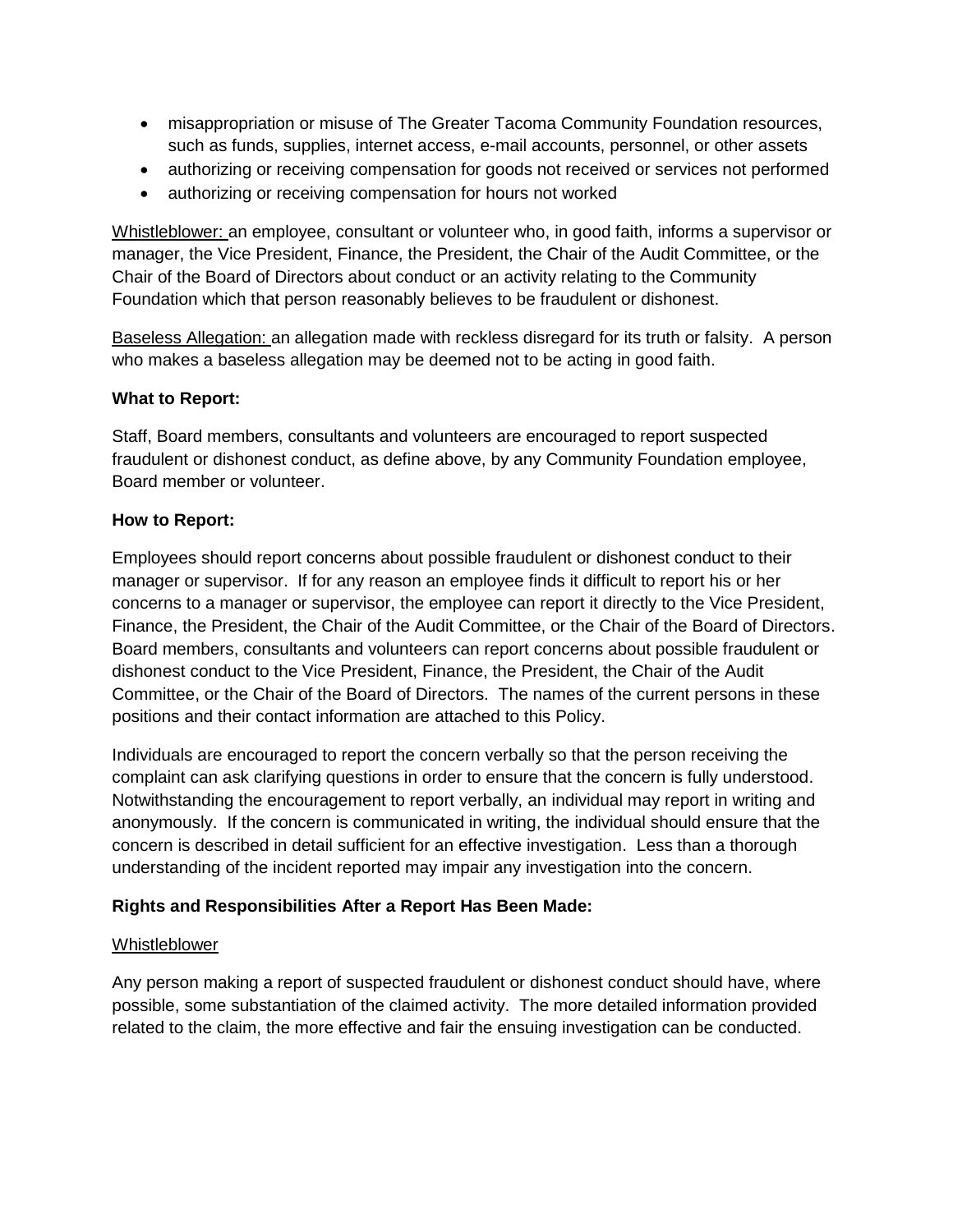## Managers and Supervisors

Managers or supervisors are required to report suspected fraudulent or dishonest conduct to the Vice President, Finance and/or President. If for any reason the manager or supervisor finds it difficult to report the concerns raised to the Vice President, Finance or the President, the manager or supervisor may report it directly to the Chair of the Audit Committee, or Chair of the Board of Directors.

Reasonable care should be taken in dealing with suspected misconduct to avoid:

- baseless allegations
- premature notice to persons suspected of misconduct and/or disclosure of suspected misconduct to other not involved with the investigation
- violations of a person's rights under law

The decision to communicate with the Community Foundation's General Counsel will be made by only the Vice President, Finance, the President, or the Chair of the Board of Directors.

The manager or other person receiving the complaint:

- should not contact the person suspected to further investigate the matter or demand restitution
- should report the complaint to the Vice President, Finance, the President, the Chair of the Audit Committee, or the Chair of the Board of Directors.
- should not discuss the case with anyone other than the Vice President, Finance, the President, the Chair of the Audit Committee, or the Chair of the Board of Directors.
- should direct all inquiries from any attorney to the Vice President, Finance or the President, Chair of the Audit Committee, or the Chair of the Board of Directors, who will communicate with the attorney or the Community Foundation's General Counsel, if deemed appropriate.
- should direct all inquiries from the media or any other person to the President, or in the event that he/she cannot be contacted to the Chair of the Board of Directors.

In addition, managers or supervisors are responsible for maintaining a system of management controls to detect and deter financial improprieties. Failure by a manager or supervisor to establish management controls or report misconduct within the scope of this policy may result in adverse personnel action against the manger or supervisor, up to and including dismissal. The Vice President, Finance is available to assist management in establishing management systems and recognizing improper conduct.

#### Whistleblower Protection

The Greater Tacoma Community Foundation will protect Whistleblowers as outlined below:

 The Greater Tacoma Community Foundation will use its best effort to protect Whistleblowers against retaliation, as described below. Whistleblower complaints will be handled with sensitivity, discretion and confidentiality to the extent allowed by the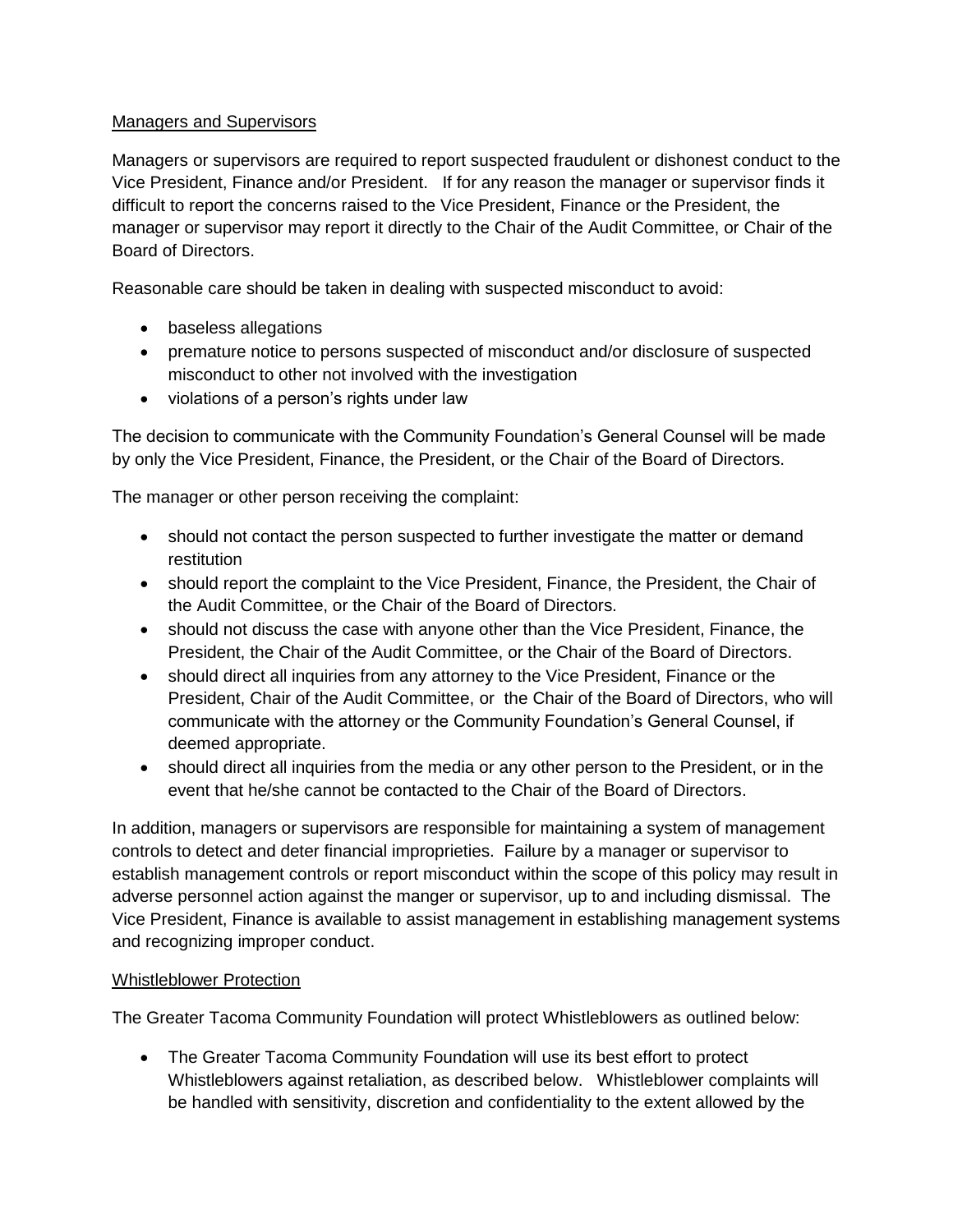circumstances and the law. Generally this means that Whistleblower complaints will be shared only with those who have a need to know so that the Community Foundation can conduct an effective investigation, determine what action to take based on the results of any such investigation, and in appropriate cases, with law enforcement personnel.

 Managers and employees of the Community Foundation may not retaliate against a Whistleblower with the intent or effect of adversely affecting the terms, conditions or privileges of the Whistleblower's employment, including but not limited to, threats of physical harm, loss of job, punitive work assignments, or impact on salary or wages. Whistleblowers who believe that they have been retaliated against may file a written complaint with the Chair of the Audit Committee (or with the Chair of the Board if the allegation is retaliation by the Chair of the Audit Committee.) Any complaint of retaliation will be promptly investigated and appropriate corrective measures taken if allegations of retaliation are substantiated. This protection from retaliation is not intended to prohibit managers or supervisors from taking action, including disciplinary action, in the usual scope of their duties and based on valid performance-related factors or change in staffing requirements.

## **Contacts**

Questions related to the interpretation of this policy should be directed to the Vice President, Finance.

See following page for contact information for various individuals' notes as available in the policy above.